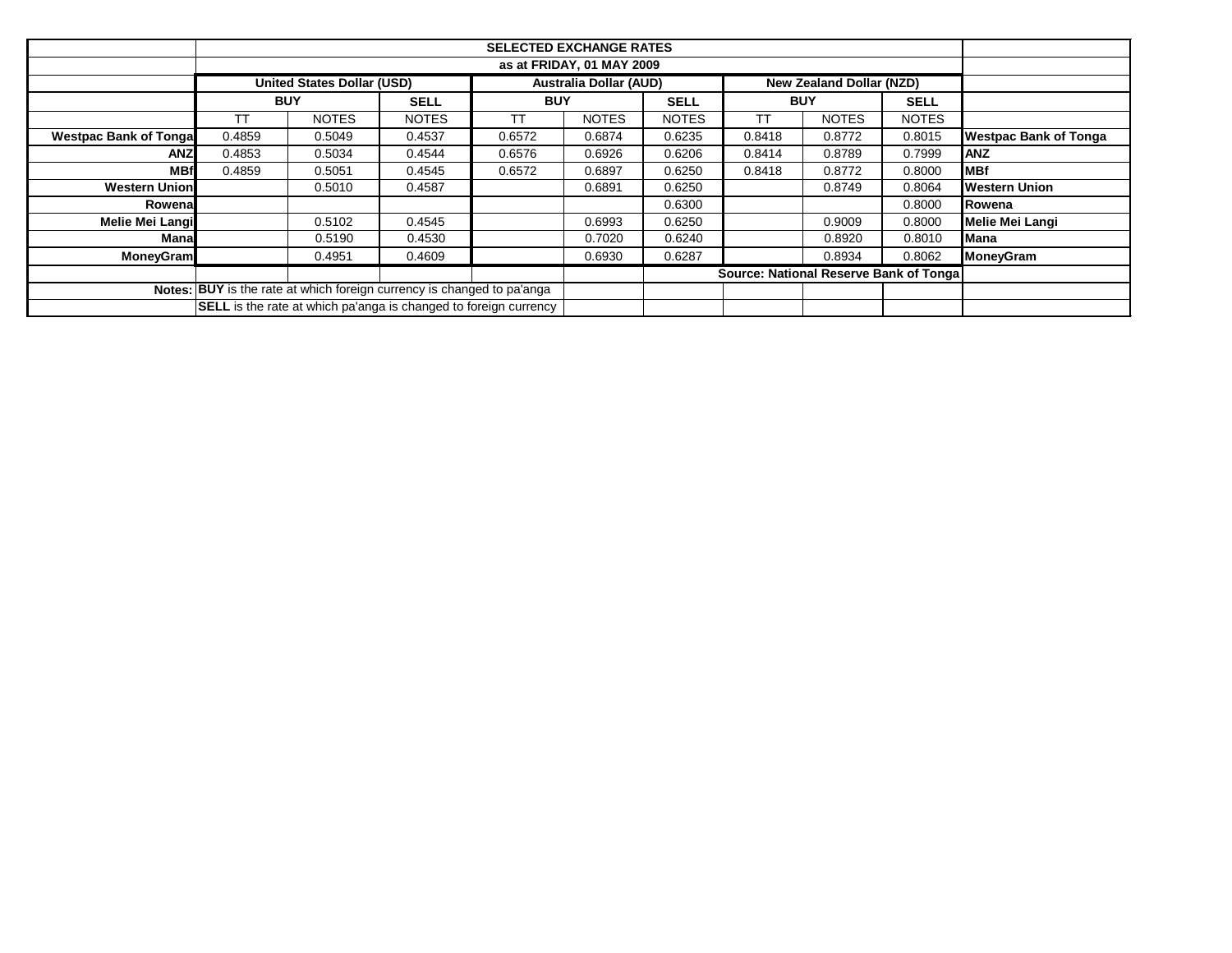|                               |            | <b>SELECTED EXCHANGE RATES</b>                                          |              |            |                               |              |            |                                        |              |                              |  |  |  |
|-------------------------------|------------|-------------------------------------------------------------------------|--------------|------------|-------------------------------|--------------|------------|----------------------------------------|--------------|------------------------------|--|--|--|
|                               |            | as at FRIDAY, 08 MAY 2009                                               |              |            |                               |              |            |                                        |              |                              |  |  |  |
|                               |            | <b>United States Dollar (USD)</b>                                       |              |            | <b>Australia Dollar (AUD)</b> |              |            | <b>New Zealand Dollar (NZD)</b>        |              |                              |  |  |  |
|                               | <b>BUY</b> |                                                                         | <b>SELL</b>  | <b>BUY</b> |                               | <b>SELL</b>  | <b>BUY</b> |                                        | <b>SELL</b>  |                              |  |  |  |
|                               | П          | <b>NOTES</b>                                                            | <b>NOTES</b> | ТT         | <b>NOTES</b>                  | <b>NOTES</b> | ТΤ         | <b>NOTES</b>                           | <b>NOTES</b> |                              |  |  |  |
| <b>Westpac Bank of Tongal</b> | 0.4946     | 0.5139                                                                  | 0.4618       | 0.6454     | 0.6751                        | 0.6123       | 0.8192     | 0.8536                                 | 0.7799       | <b>Westpac Bank of Tonga</b> |  |  |  |
| <b>ANZ</b>                    | 0.4937     | 0.5118                                                                  | 0.4628       | 0.6455     | 0.6805                        | 0.6085       | 0.8206     | 0.8581                                 | 0.7791       | <b>ANZ</b>                   |  |  |  |
| <b>MBf</b>                    | 0.4946     | 0.5128                                                                  | 0.4608       | 0.6454     | 0.6757                        | 0.6135       | 0.8192     | 0.8547                                 | 0.7813       | <b>MBf</b>                   |  |  |  |
| <b>Western Union</b>          |            | 0.5092                                                                  | 0.4673       |            | 0.6770                        | 0.6134       |            | 0.8540                                 | 0.7874       | <b>Western Union</b>         |  |  |  |
| Rowenal                       |            |                                                                         |              |            |                               | 0.6100       |            |                                        | 0.7800       | <b>IRowena</b>               |  |  |  |
| <b>Melie Mei Langi</b>        |            | 0.5208                                                                  | 0.4630       |            | 0.6849                        | 0.6135       |            | 0.8696                                 | 0.7813       | <b>Melie Mei Langi</b>       |  |  |  |
| <b>MoneyGram</b>              |            | 0.4901                                                                  | 0.4563       |            | 0.6652                        | 0.6034       |            | 0.8575                                 | 0.7738       | <b>MoneyGram</b>             |  |  |  |
|                               |            |                                                                         |              |            |                               |              |            | Source: National Reserve Bank of Tonga |              |                              |  |  |  |
|                               |            | Notes: BUY is the rate at which foreign currency is changed to pa'anga  |              |            |                               |              |            |                                        |              |                              |  |  |  |
|                               |            | <b>SELL</b> is the rate at which pa'anga is changed to foreign currency |              |            |                               |              |            |                                        |              |                              |  |  |  |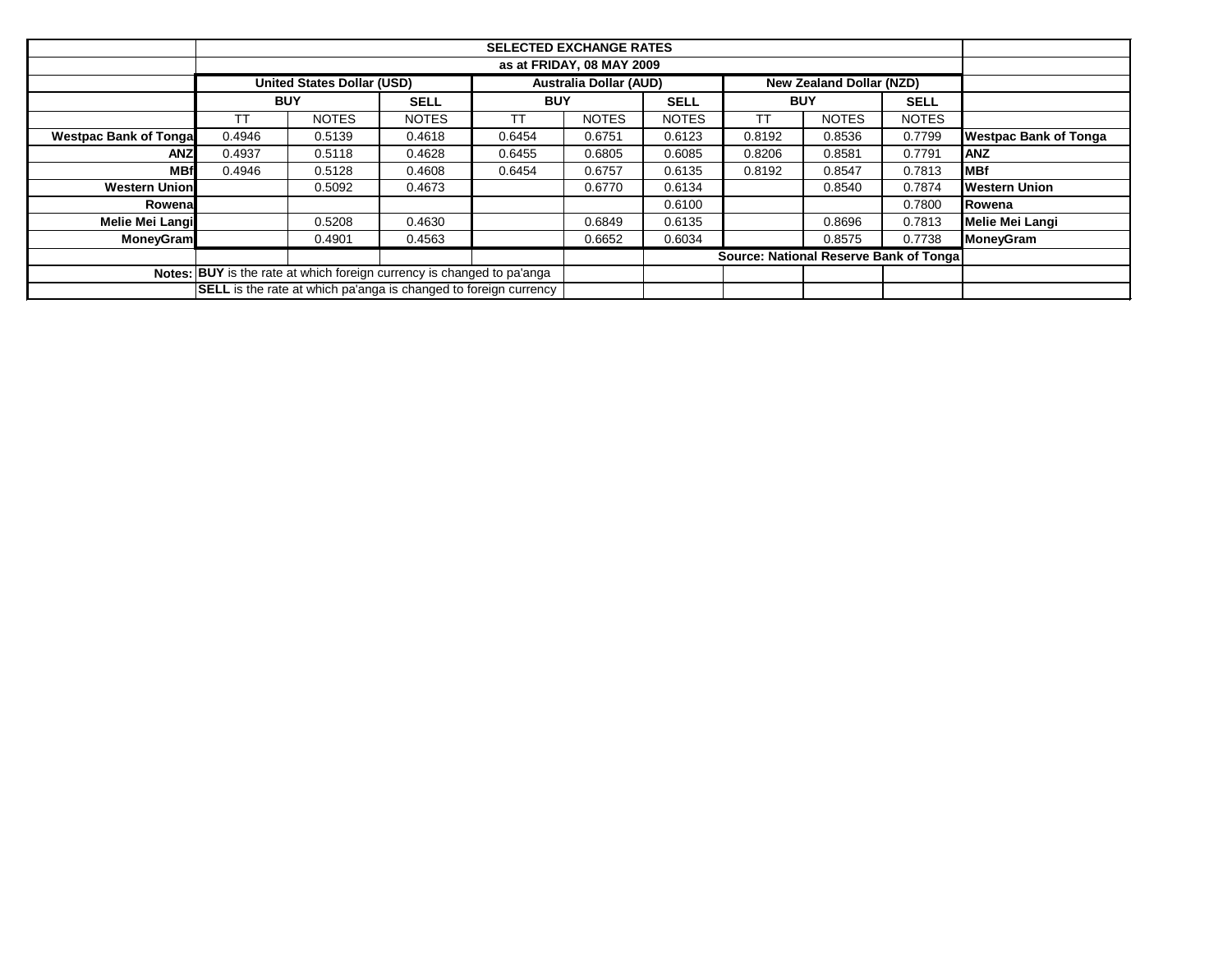|                                                                        |                                                                         | <b>United States Dollar (USD)</b> |                                        |            | <b>Australia Dollar (AUD)</b> |              |            | <b>New Zealand Dollar (NZD)</b> |              |                              |
|------------------------------------------------------------------------|-------------------------------------------------------------------------|-----------------------------------|----------------------------------------|------------|-------------------------------|--------------|------------|---------------------------------|--------------|------------------------------|
|                                                                        | <b>BUY</b>                                                              |                                   | <b>SELL</b>                            | <b>BUY</b> |                               | <b>SELL</b>  | <b>BUY</b> |                                 | <b>SELL</b>  |                              |
|                                                                        | ТT                                                                      | <b>NOTES</b>                      | <b>NOTES</b>                           | <b>TT</b>  | <b>NOTES</b>                  | <b>NOTES</b> | <b>TT</b>  | <b>NOTES</b>                    | <b>NOTES</b> |                              |
| <b>Westpac Bank of Tongal</b>                                          | 0.4945                                                                  | 0.5138                            | 0.4617                                 | 0.6381     | 0.6674                        | 0.6054       | 0.8101     | 0.8441                          | 0.7713       | <b>Westpac Bank of Tonga</b> |
| <b>ANZ</b>                                                             | 0.4936                                                                  | 0.5117                            | 0.4627                                 | 0.6397     | 0.6747                        | 0.6027       | 0.8110     | 0.8485                          | 0.7695       | <b>IANZ</b>                  |
| <b>MBf</b>                                                             | 0.4965                                                                  | 0.5128                            | 0.4608                                 | 0.6381     | 0.6667                        | 0.6061       | 0.8101     | 0.8475                          | 0.7692       | <b>MBf</b>                   |
| <b>Western Union</b>                                                   |                                                                         | 0.5092                            | 0.4672                                 |            | 0.6711                        | 0.6097       |            | 0.8446                          | 0.7752       | <b>Western Union</b>         |
| Rowena                                                                 |                                                                         |                                   |                                        |            |                               | 0.6100       |            |                                 | 0.7800       | Rowena                       |
| <b>Melie Mei Langi</b>                                                 |                                                                         | 0.5208                            | 0.4630                                 |            | 0.6803                        | 0.6061       |            | 0.8621                          | 0.7692       | Melie Mei Langi              |
| <b>Mana</b>                                                            |                                                                         | 0.5140                            | 0.4620                                 |            | 0.6670                        | 0.6050       |            | 0.8440                          | 0.7710       | <b>Mana</b>                  |
| <b>MoneyGram</b>                                                       |                                                                         | 0.5078                            | 0.4727                                 |            | 0.6856                        | 0.6219       |            | 0.8766                          | 0.7910       | <b>MoneyGram</b>             |
|                                                                        |                                                                         |                                   | Source: National Reserve Bank of Tonga |            |                               |              |            |                                 |              |                              |
| Notes: BUY is the rate at which foreign currency is changed to pa'anga |                                                                         |                                   |                                        |            |                               |              |            |                                 |              |                              |
|                                                                        | <b>SELL</b> is the rate at which pa'anga is changed to foreign currency |                                   |                                        |            |                               |              |            |                                 |              |                              |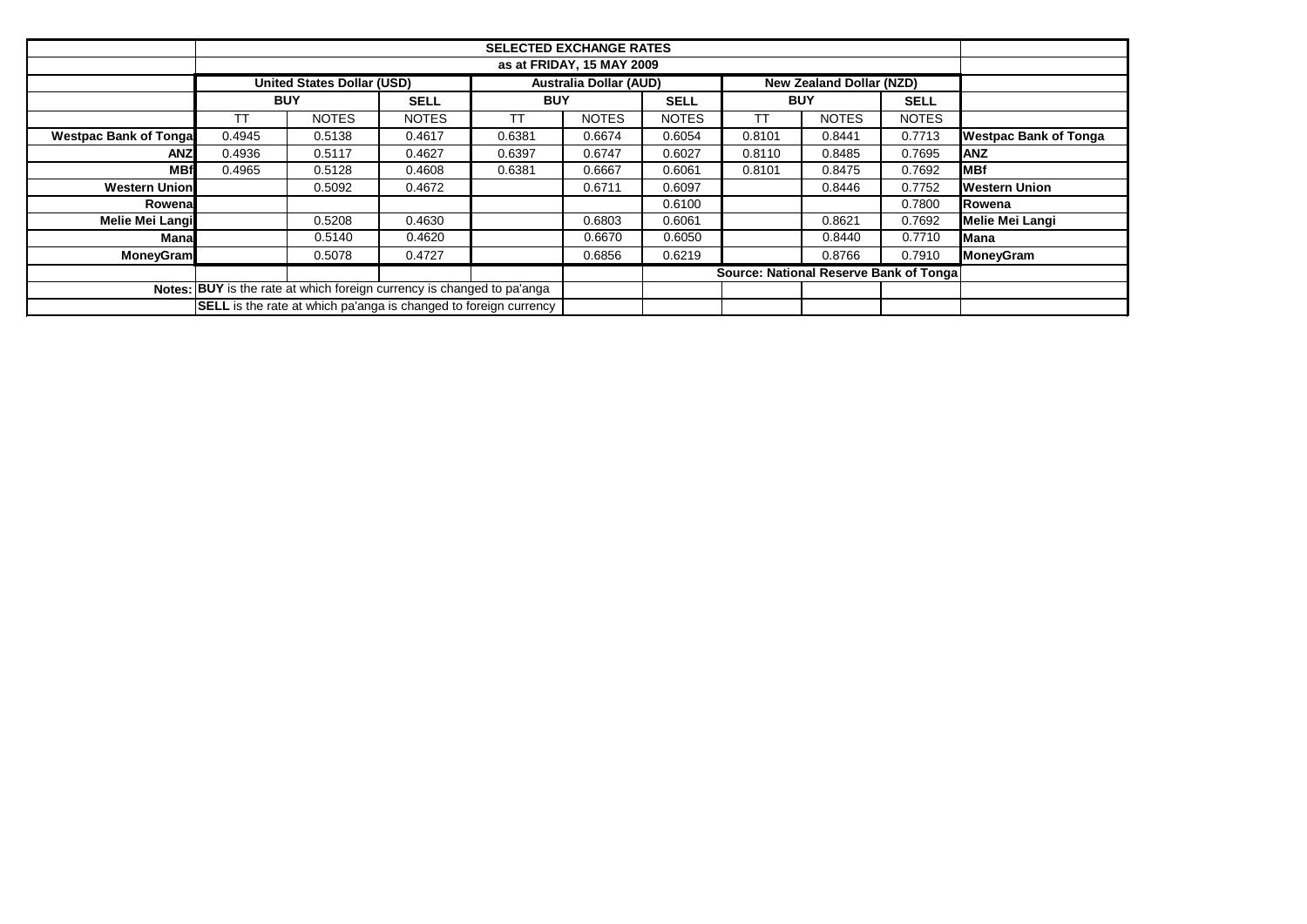|                                                                         | <b>United States Dollar (USD)</b> |              |              |            |              |              |            |                                        |              |                              |
|-------------------------------------------------------------------------|-----------------------------------|--------------|--------------|------------|--------------|--------------|------------|----------------------------------------|--------------|------------------------------|
|                                                                         | <b>BUY</b>                        |              | <b>SELL</b>  | <b>BUY</b> |              | <b>SELL</b>  | <b>BUY</b> |                                        | <b>SELL</b>  |                              |
|                                                                         | ТT                                | <b>NOTES</b> | <b>NOTES</b> | TT         | <b>NOTES</b> | <b>NOTES</b> | <b>TT</b>  | <b>NOTES</b>                           | <b>NOTES</b> |                              |
| <b>Westpac Bank of Tongal</b>                                           | 0.4998                            | 0.5193       | 0.4666       | 0.6324     | 0.6615       | 0.6000       | 0.8053     | 0.8391                                 | 0.7667       | <b>Westpac Bank of Tonga</b> |
| ANZ                                                                     | 0.4987                            | 0.5168       | 0.4678       | 0.6335     | 0.6685       | 0.5965       | 0.8063     | 0.8438                                 | 0.7648       | <b>ANZ</b>                   |
| <b>MBf</b>                                                              | 0.4998                            | 0.5181       | 0.4673       | 0.6324     | 0.6623       | 0.5988       | 0.8053     | 0.8403                                 | 0.7692       | <b>MBf</b>                   |
| <b>Western Union</b>                                                    |                                   | 0.5142       | 0.4717       |            | 0.6654       | 0.6024       |            | 0.8397                                 | 0.7752       | <b>Western Union</b>         |
| Rowena                                                                  |                                   |              |              |            |              | 0.6000       |            |                                        | 0.7600       | Rowena                       |
| Melie Mei Langi                                                         |                                   | 0.5263       | 0.4673       |            | 0.6711       | 0.5988       |            | 0.8547                                 | 0.7692       | Melie Mei Langi              |
| Manal                                                                   |                                   | 0.5235       | 0.4670       |            | 0.6667       | 0.6000       |            | 0.8475                                 | 0.7670       | Mana                         |
| <b>MoneyGram</b>                                                        |                                   | 0.5002       | 0.4657       |            | 0.6563       | 0.5953       |            | 0.8448                                 | 0.7623       | MoneyGram                    |
|                                                                         |                                   |              |              |            |              |              |            | Source: National Reserve Bank of Tonga |              |                              |
| Notes: BUY is the rate at which foreign currency is changed to pa'anga  |                                   |              |              |            |              |              |            |                                        |              |                              |
| <b>SELL</b> is the rate at which pa'anga is changed to foreign currency |                                   |              |              |            |              |              |            |                                        |              |                              |